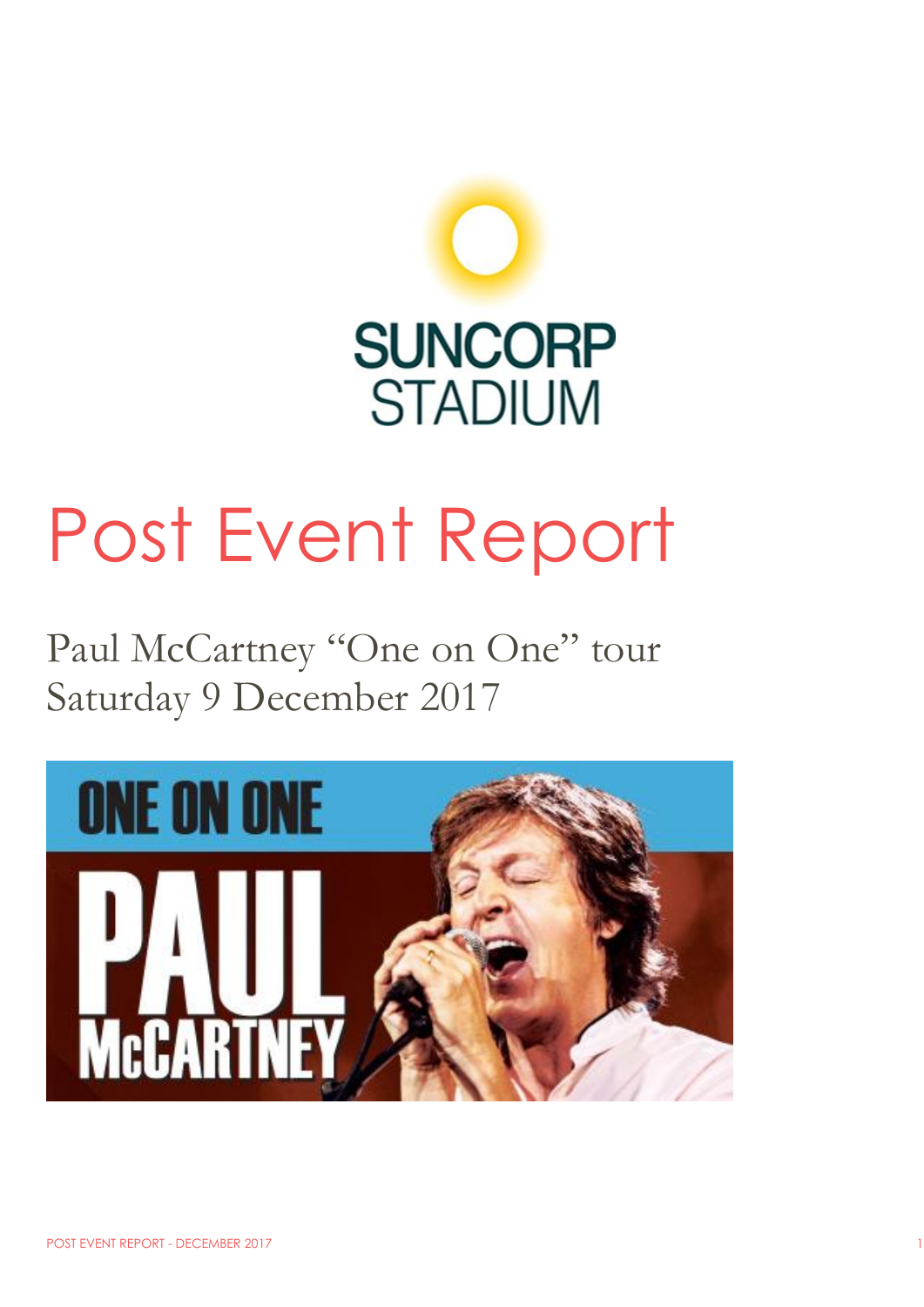# Event Overview

Suncorp Stadium hosted the Paul McCartney "One on One" tour concert on Saturday 9 December 2017.

Detailed planning was undertaken to identify and minimise potential adverse impacts on the local community in accordance with the Major Sports Facilities Regulation 2014 for Special Events.

A specific Operational and Transport & Traffic Management Plan was developed for the concert and provided to the Stadium Management Advisory Committee (SMAC), Transport Coordination Group (TCG) and Stadiums Queensland as required in the Regulations.

A dedicated Call Centre was established for the concert period to enable the general public to contact the Stadium on any issues arising either during the bump-in, bump-out periods and during the concert itself. A local community letterbox drop was also conducted to provide residents and local businesses within the Lang Park Traffic Area with relevant information pertaining to the event.

Key deliverables for the Concert were:

| Attendance                 | 40,150                                                                                                                                                                                                                                                                                                                                                                                                                                              |
|----------------------------|-----------------------------------------------------------------------------------------------------------------------------------------------------------------------------------------------------------------------------------------------------------------------------------------------------------------------------------------------------------------------------------------------------------------------------------------------------|
| Complaints/<br>Compliments | There were no complaints to the Call Centre regarding concert<br>noise or other issues. Post-concert, one complimentary email,<br>seven complementary social media posts, five complaint emails and<br>one social media complaint were received. All complaints were<br>addressed.                                                                                                                                                                  |
| Media                      | Media coverage leading up to and after the concert was positive.                                                                                                                                                                                                                                                                                                                                                                                    |
| Social<br>Media/Website    | Positive feedback from patrons about the event was received via<br>social media                                                                                                                                                                                                                                                                                                                                                                     |
| Crowd<br>Management        | The crowd overall was extremely compliant and well behaved.                                                                                                                                                                                                                                                                                                                                                                                         |
| Security                   | There were 11 evictions for intoxication and 2 arrests for behaviour                                                                                                                                                                                                                                                                                                                                                                                |
| Noise Monitoring           | The Stadium's noise consultant, Cardno summarized that the<br>internal Stadium criteria was complied with. There was one slight<br>exceedance attributed to patrons being close to the monitoring<br>equipment rather than noise from the concert itself. The external<br>criterion was exceeded at two monitoring locations which was<br>attributed to an extended period of fireworks associated with one<br>song towards the end of the concert. |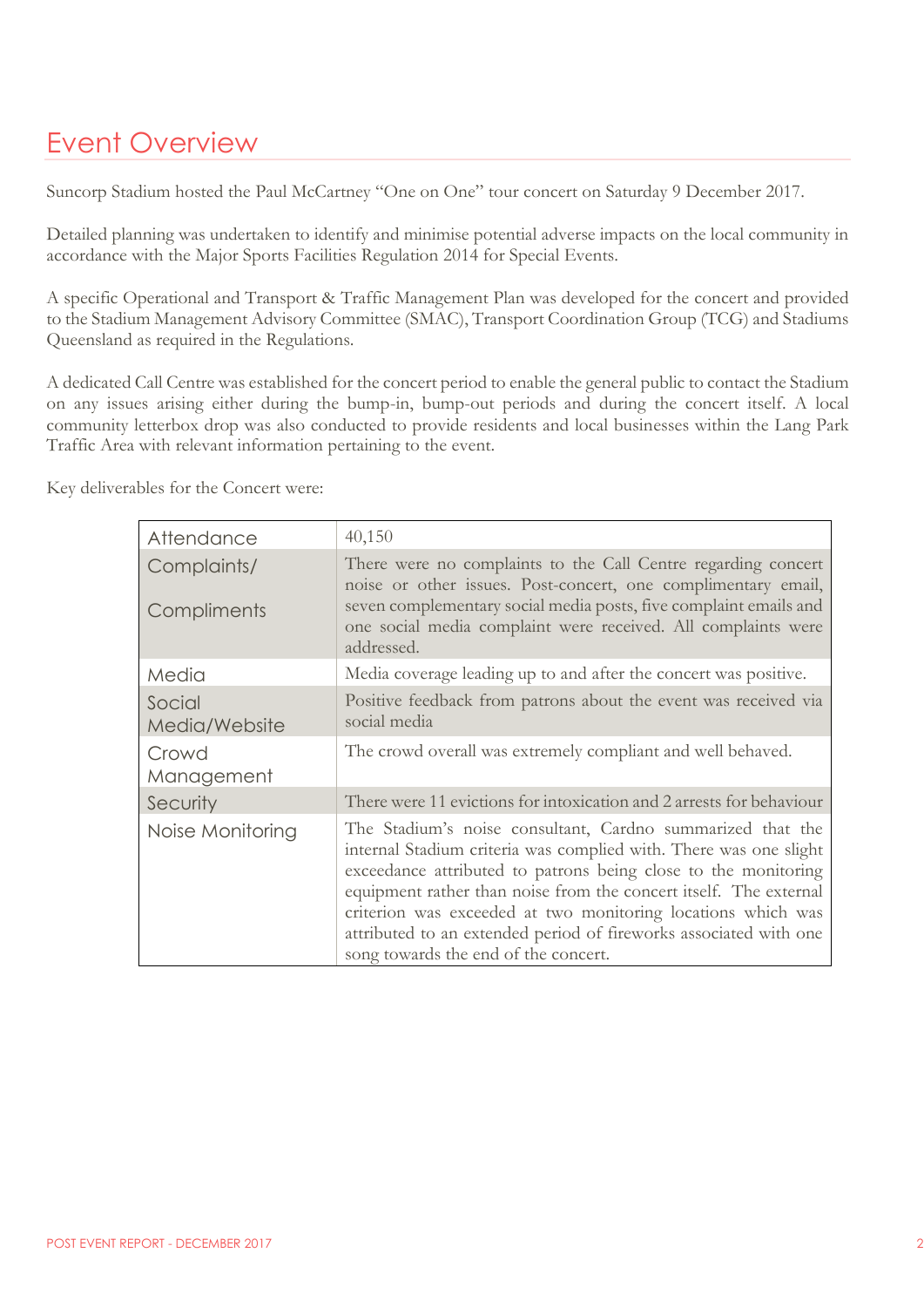# **Operations**

# **2.1 Attendance and Ticketing**

## **2.1.1. Concert Program**

The concert concluded within the stadium's curfew of 10:30pm. The concert running times were as follows:

| Sound Check patron entry through Gate A Open | 2:30 <sub>pm</sub>  |
|----------------------------------------------|---------------------|
| Public Entry Gates A, B, D & E               | $5:00$ pm           |
| Corporate Entry Gates C & F                  | $5:00$ pm           |
| Support Act commenced - DJ Chris Holmes      | 6:30 <sub>pm</sub>  |
| Support Act concluded - DJ Chris Holmes      | $7:00$ pm           |
| Main Act Commenced - Paul McCartney          | 7:30 <sub>pm</sub>  |
| Main Act Concluded - Paul McCartney          | 10:30 <sub>pm</sub> |

# **2.1.2. Tickets Sold**

Ticketing was conducted by Ticketek as agent for the Stadium. Tickets sold were as follows:

| Field – Seating     | 10,168 |
|---------------------|--------|
| Grandstand seating  | 30,503 |
| Corporate Seating   | 739    |
| <b>ACTUAL SALES</b> | 41,410 |

**NOTE**: There were 1,260 no-shows on the night.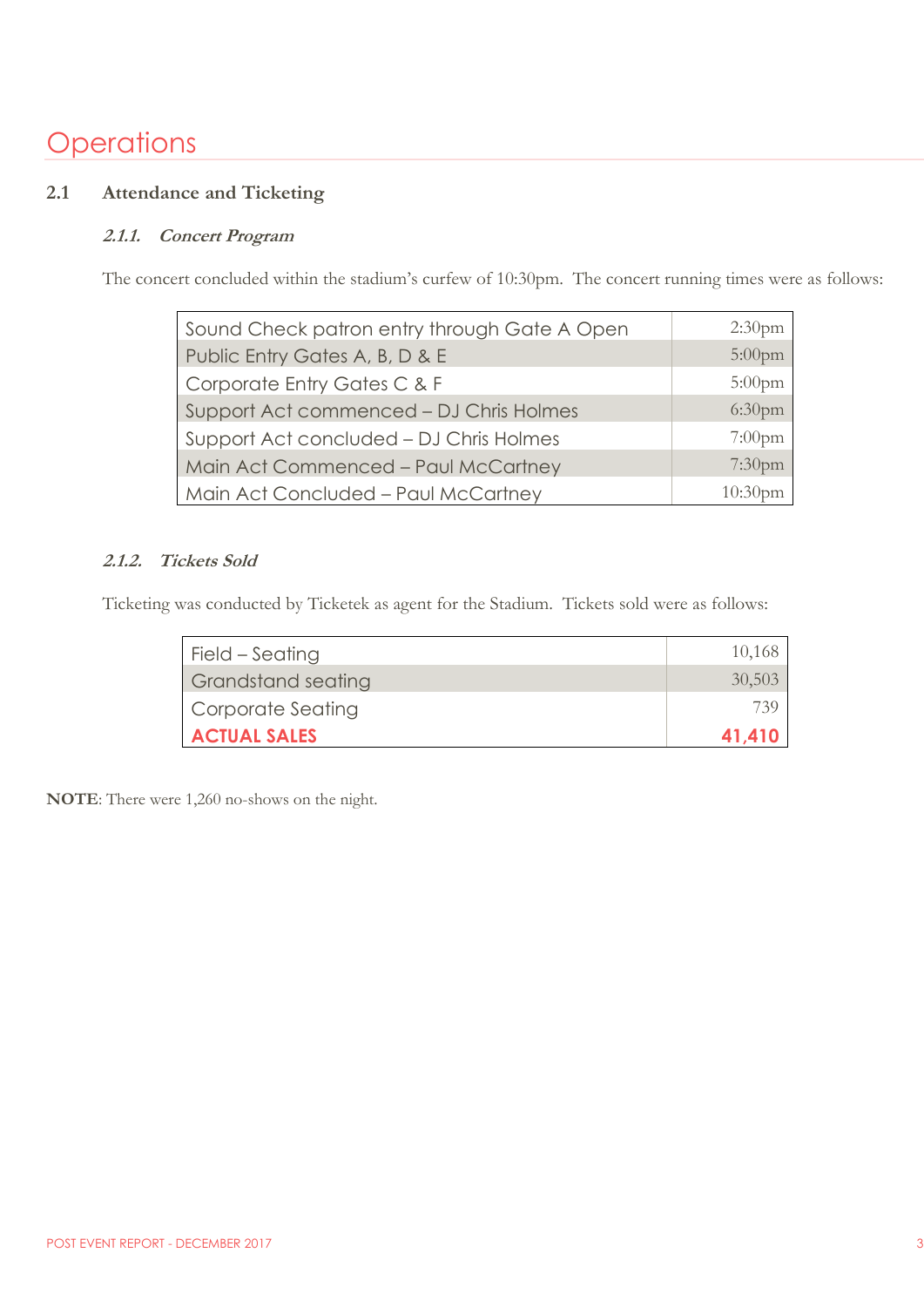## **2.2 Local Residents Management**

### **2.2.1. Call Centre Operations**

The Stadium established a Concert Hotline for local residents and businesses. The Hotline was manned by trained Stadium staff during the following times:

Friday 8 December 2017 0700 - 2200 Saturday 9 December 2017 0830 - 2300

To assist with major complaints or issues, Call Centre operators had direct access to the Stadium's main control room and management team to obtain specific advice.

The general Stadium number (07 3331 5000) was also operational during normal business hours as was the Stadium Security number (07 3331 5168) after hours. All calls logged by Call Centre operators were responded to by a return call from Stadium staff immediately.

#### **2.2.2. Concert Hotline Report**

There were no complaints regarding noise or other issues during the concert.

#### **2.3 Noise Management**

Cardno conducted initial modelling to assist with the noise control measures during planning for the concert.

As part of this process, Cardno monitored noise levels at 15 minute intervals from inside the Stadium at the mixing console which was located approximately 35 metres from the front of house loudspeakers. External noise monitoring was also conducted at the following locations as required by the Major Sports Facilities Regulation 2014:

- 8 / 5 Petrie Terrace, Brisbane
- 15 Plunkett Street, Paddington
- 36 Judge Street, Brisbane
- 26 Princess Street, Brisbane
- 31 Isaac Street, Milton

Cardno measured noise in compliance with the Environmental Protection Agency's Noise Measurement Manual. During the Event (including rehearsals and sound tests), the Stadium ensured that one of its employees or contractors:-

(a) was present at the sound mixing desk for the event and was able to exercise ultimate control on the noise levels from the sound amplification equipment;

(b) could conduct and communicate with all of the acoustic consultants conducting the monitoring of the noise levels from the Event; and

(c) was able to report sound levels to Stadium Management at all times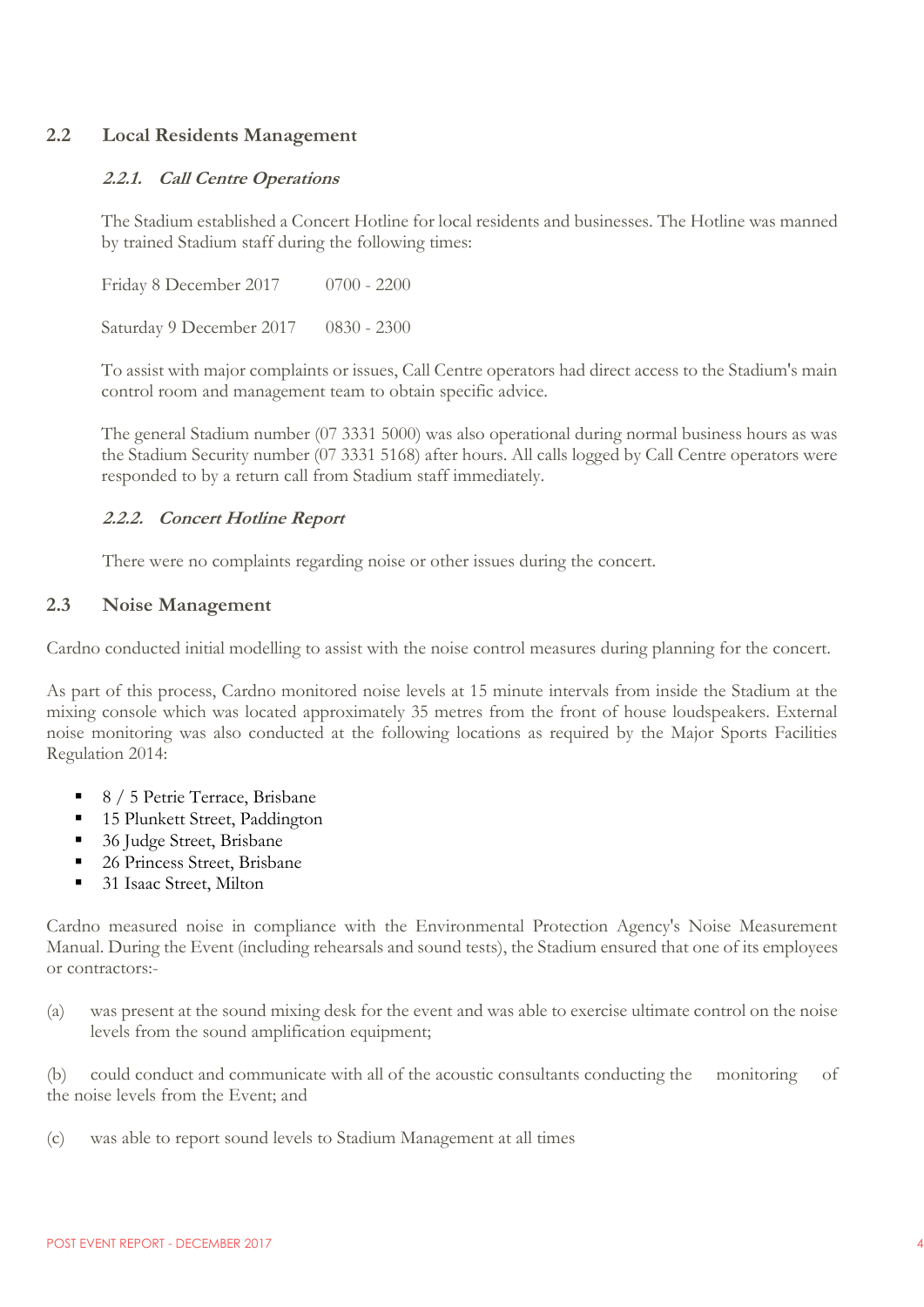#### **2.4 Issues Management**

#### **2.4.1. Noise Levels**

Cardno reported that internally, the noise levels complied throughout the concert with the exception of one small exceedance inside the Stadium early in the concert which was attributed to crowd noise.

Externally, there was an exceedance at two monitoring locations due to an extended period of fireworks associated with one song towards the end of the concert.

Cardno also advised the moderate easterly breeze during the concert may have influenced the noise emissions from the Stadium to sound louder than usual at those locations.

#### **2.4.2. Limousine and Parking**

Limousine parking in Parkview and Mayneview Streets was monitored closely and in line with the usual arrangements for other major Stadium events. Barriers and Security guards were located at either end of Blaxland Street to ensure it was not used for drop-offs and pickups and Queensland Police were present in the street post-event to control noise and patron behavior. Limousine take-up for this event was very low.

159 parking infringement notices were issued at the event.

#### **2.4.3. Taxis**

Taxis were in high demand after the concert. Queues were managed by Taxi Council of Queensland and there were no reported issues or complaints.

Ride Sharing services is an ongoing concern for the venue for all events however security reports the usage of these services was reduced compared to previous concerts and events. Security Traffic Control Officers were placed in Blaxland Street to deny entry to Uber drivers trying to use the street to wait for passengers.

The venue will continue to work with QPS and Security to protect the integrity of the Traffic and Transport Plans which are designed to minimize traffic in the area for the benefit of local residents and the dispersal of patrons.

#### **2.4.4. Patron Behaviour Post Event**

The Suncorp Stadium Traffic Plan was implemented post-concert, ensuring patrons travelled safely to major transportation hubs and other destinations.

Queensland Police and Traffic Control officers were present during this period to monitor patron behavior and flow to surrounding areas. The Queensland Police also monitored local areas for one hour post-event and were on standby to be dispatched to locations should complaints arise.

There were no patron behavior issues reported after the concert.